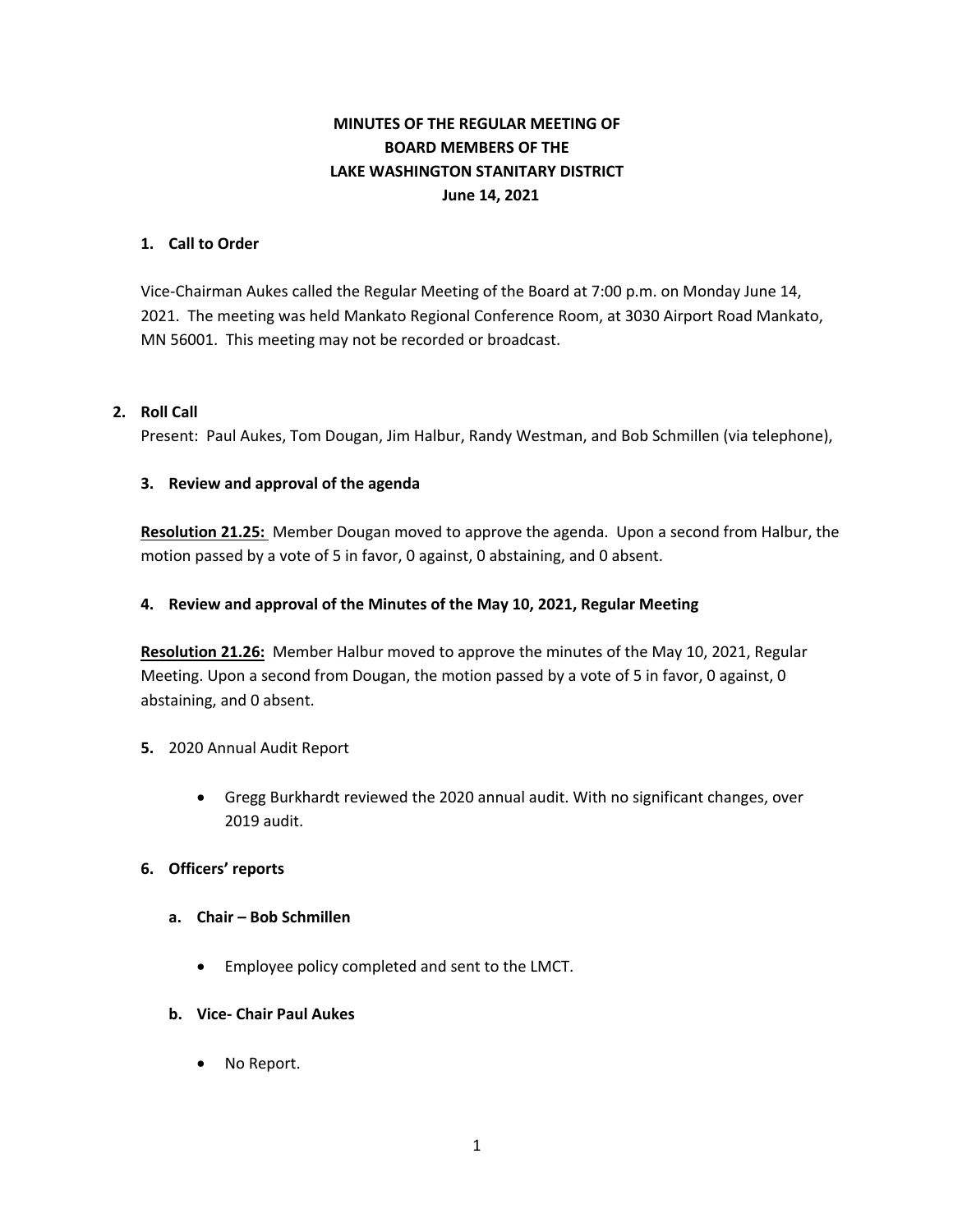## **c. Treasurer**

• Treasurer Halbur reviewed the Cash Activity Report. The balance of the checking account as of April 30, 2021, was \$1,051,470.79. Reviewed the bills totaling \$53,024.58.

**Resolution 21.27:** Halbur moved to approve the report and pay the bills. Upon a second from Dougan, the motion passed by a vote of 5 in favor, 0 against, 0 abstaining, and 0 absent.

- The Balance of the checking account after the bills are paid, deposits, and payroll deductions are made will be \$1,056,639.19.
- Reviewed May 31, 2021, financial statements.

**Resolution 21.28:** Halbur moved to approve the May 31, 2021, Balance Sheet, and Income Statements. Upon a second from Dougan, the motion passed by a vote of 5 in favor, 0 against, 0 abstaining, and 0 absent.

## **d. Secretary**

• The Workers Comp policy renewal has been completed and returned to the insurance agency.

**Resolution 21.29:** Member Aukes move to approve the 2020 Audit report. Upon a second by Halbur, the motion passed by a vote of 5 in favor, 0 against, 0 abstaining, and 0 absent.

## **7. Open forum for Constituents**

• None.

## **8. Old Business**

- a. **Engineering**
	- Camp Patterson may be constructing an addition bath house. And inquired if the grinder would handle the added flow. Contacted SEH, they have investigated, and recommended requirements for the project.

### b. **System Maintenance**

• No maintenance issues currently.